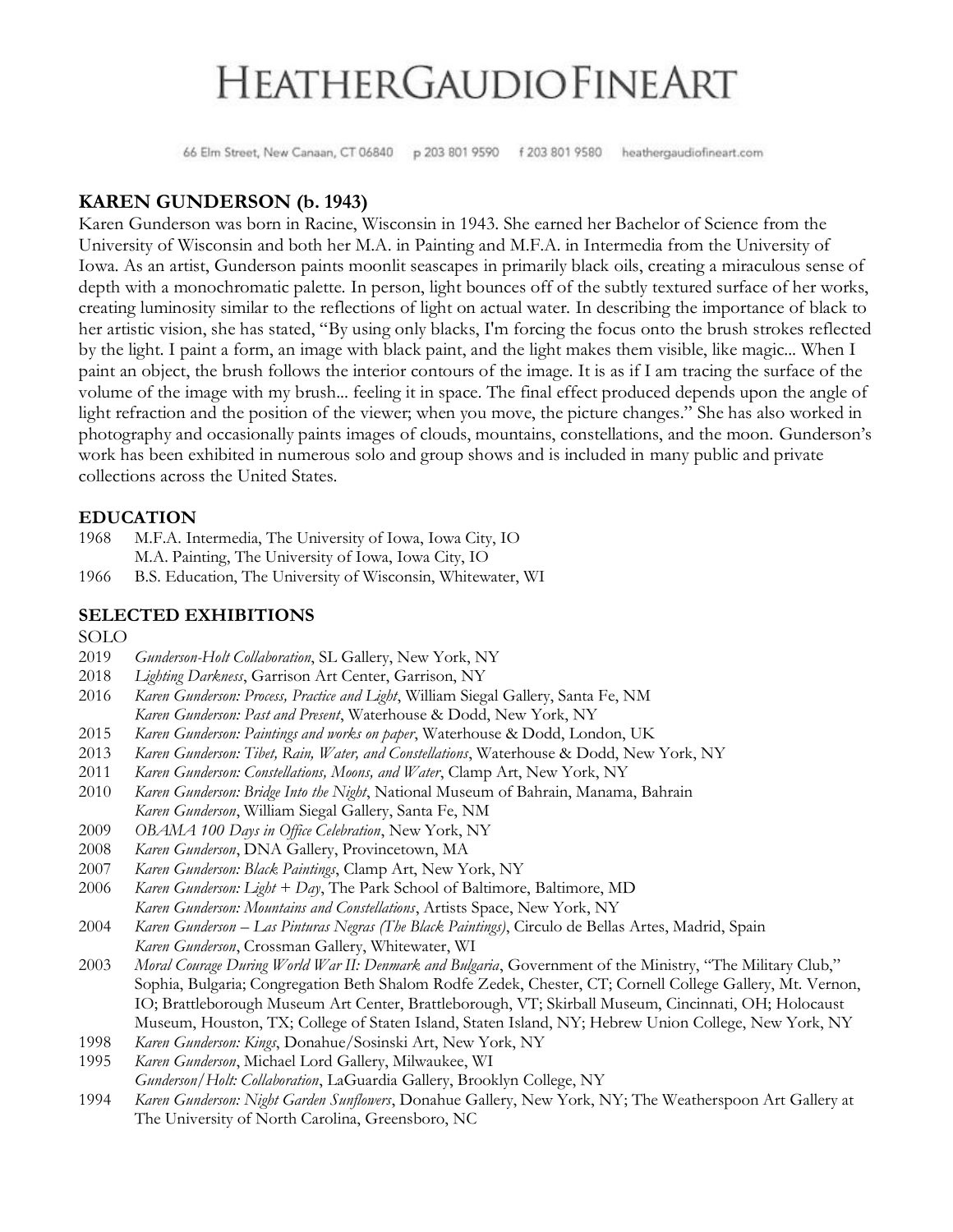66 Elm Street, New Canaan, CT 06840 p 203 801 9590 f 203 801 9580 heathergaudiofineart.com

*Karen Gunderson: The Danish Rescue*, Cox Gallery, Drury College, Springfield, MO

- 1993 *Karen Gunderson,* The Pierre, New York, NY
- 1991 *Karen Gunderson: Light*, Saint Peter's Church, New York, NY
- 1990 *Karen Gunderson: Black Paintings,* Cherry Stone Gallery, Wellfleet, MA
- 1988 *Karen Gunderson,* Simone Stern Gallery, Atlanta, GA *Karen Gunderson,* Simone Stern Gallery, New Orleans, LA *Karen Gunderson,* Gremillion Gallery, Houston, TX *Karen Gunderson, Paintings, An Installation*, Fischbach Gallery, New York, NY
- 1987 *Karen Gunderson,* C. Grimaldis Gallery, Baltimore, MD
- 1986 *Gunderson*, Fischbach Gallery, New York, NY
- 1985 *Gunderson*,Perimeter Gallery, Chicago, IL *Gunderson,* Charles A. Wustum Art Museum, Racine, WI *Gunderson*, Armstrong Art Gallery, Cornell College, Mt. Vernon , IA
- 1984 *Karen Gunderson,* Fischbach Gallery, New York, NY
- 1978 *Karen Gunderson,* Roy Boyd Gallery, Chicago, IL
- 1977 *Karen Gunderson,* Gloria Cortella Gallery, New York,
- 1972 *Karen Gunderson,* Hopkins Hall Gallery, Ohio State University, Columbus, OH
- 1971 *Karen Gunderson, Plexiglas Constructions,* Minneapolis Institute of Art, Minneapolis, MN
- 1970 *Karen Gunderson,* Cedar Rapids Art Center, Cedar Rapids, IA
- 1969 *Karen Gunderson,* Wustum Art Museum, Racine, WI

#### GROUP

- 2019 *Hudson Athens Light*, Hudson Hall, Hudson, NY
- 2018 *Introspect*, Concepto Gallery, Hudson, NY
- 2016 *Summer Exhibition - Post War and Contemporary artists*, Waterhouse & Dodd, New York, NY *Evil: A Matter of Intent*, HUC, New York, NY *BLACK IS THE NEW BLACK*, Foley Gallery, New York, NY *PAINTING AFTER POSTMODERNISM BELGIUM*, Vanderborght Building, Brussels, Belgium *WATERWAYS IV*, Heather Gaudio Fine Art, New Canaan, CT
- 2015 *Michael J. Fox Foundation Benefit Exhibition*, Waterhouse & Dodd, New York, NY *Evil: A Matter of Intent*, Hebrew Union College Museum, New York, NY *Summer Group Exhibition*, Waterhouse & Dodd, New York, NY *Art Miami*, Waterhouse & Dodd, Miami, FL *Karen Gunderson/Miya Ando*, 212 Gallery, Aspen, CO *Art Wynwood*, Waterhouse & Dodd, Miami, FL *Scope, New York*, Waterhouse & Dodd, New York, NY *London Art Fair*, Waterhouse & Dodd, London, UK *Nebulous: Abstract Works from RAM's Collection*, Racine Art Museum, Racine, WI
- 2014 *Waterways III*, Heather Gaudio Fine Art, New Canaan, CT *Karen Gunderson/Liat Yossifor*, 212 Gallery, Aspen, CO *Art In A Box Benefit, Cheryl Pelavin Fine Arts*, New York, NY
- 2013 *Waterways II*, Heather Gaudio Fine Art, New Canaan, CT *Still Life*, Waterhouse & Dodd, New York, NY *Scope New York*, Waterhouse & Dodd, New York, NY *Fluid*, Jenkins Johnson Gallery, San Francisco, CA *This is Water*, The Vermont Institute of Contemporary Arts, Chester, VT
- 2012 *Particles + Waves*, Iliad Gallery, New York, NY *Cherrystone Gallery*, Provincetown Work Center, Provincetown, MA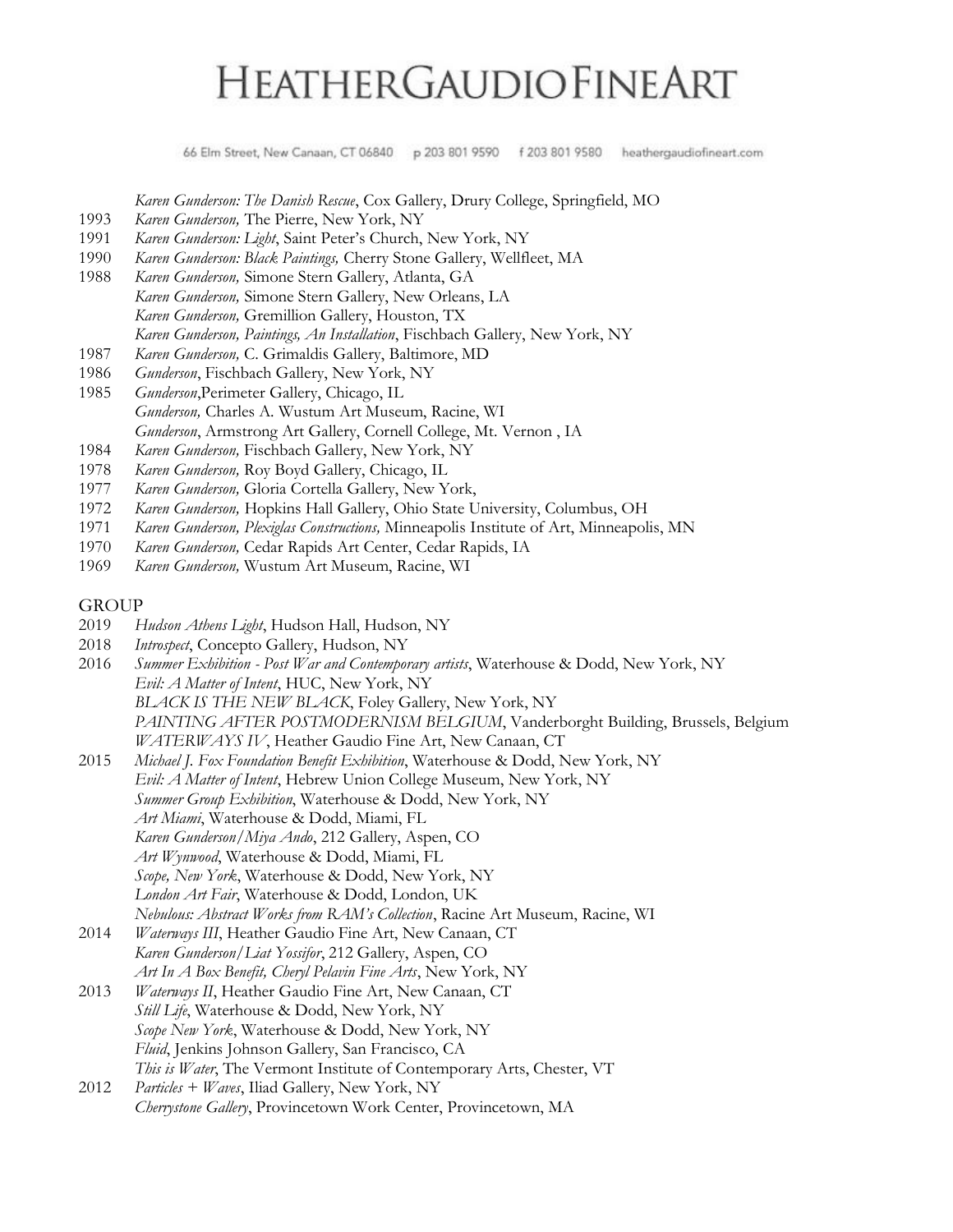66 Elm Street, New Canaan, CT 06840 p 203 801 9590 f 203 801 9580 heathergaudiofineart.com

2011 *Scope*, Waterhouse & Dodd, Miami, FL 2010 *Mostly Monochrome*, McKenzie Fine Art Inc., New York, NY *Clinics in Schools*, Las Vegas, NV 2009 *Funny Face*, Jonathan O'Hara Gallery, New York, NY *Prethunderdome*, White Flag Projects, New York, NY 2008 *Envisioning Maps*, Hebrew Union College-Jewish Institute of Religion Museum, New York, NY *New Artists New York*, William Siegal Gallery, Santa Fe, NM *ACA Galleries Celebrates the Earth*, ACA Gallery, New York, NY *15th Anniversary!*, DNA Gallery, Provincetown, MA *Seeing and Believing: 200th Anniversary Exhibition*, Frost & Reed Gallery, London, UK 2007 *Options Within Realism*, Jason McCoy Gallery, New York, NY *Places*, Luxe Gallery, New York, NY *Firescape*, Northcutt Steele Gallery, Billings, MT 2006 *New Old Masters*, Palace Museum, Gdansk, Poland *35 @ 35*, Cherrystone Gallery, Wellfleet, MA *ARTLOVE*, Tribes Gallery, New York, NY *NEVERLAND*, Luxe Gallery, New York, NY *Transcending Everyday Reality*, The Hewitt Gallery of Art, New York, NY *Night of 1,000 Drawings*, Artists Space, New York, NY *Reflections: Water as Metaphor and Muse*, Truro Center for the Arts, Truro, MA *Neverland*, Luxe Gallery, New York, NY 2005 *PAINT IT BLACK*, The Shoreline Institute of the Contemporary Arts, Long Branch, NJ 2004 *Work from the LeWitt Collection*, Real Art Ways Theater, Hartford, CT 2003 *The Art of Aging*, Skirball Museum at Hebrew Union College, New York, NY 2000 *Snapshot: An Exhibition of 1,000 Artists*, Contemporary Museum, Baltimore, MD 1999 *Racine Area Artists in the Permanent Collection*, Charles A. Wustum Museum of Fine Arts, Racine, WI 1998 *Legacy*, Cornell College, Mt. Vernon, IA 1997 *Looking For the Pieces*, Isis Conceptual Laboratory, Inc., West Branch, IA 1996 *Boats*, Pratt Institute, New York, NY *Major Miniatures*, Cox Gallery at Drury College, Springfield, MO *Light & Dark*, Deep Space Gallery, New York, NY *Provincetown, two-person show*, Bank Street Gallery, Provincetown, MA *Summer Exhibition*, ACA Gallery, Munich, Germany *Summer Exhibition*, Cherrystone Gallery, Wellfleet, MA 1995 *Mostly Flowers*, Bank Street Gallery, Provincetown, MA 1994 *Landscape*, Ralph Greene Gallery, Albuquerque, NM *Skies & Horizons*, Cherrystone Gallery, Wellfleet, MA 1993 *4 in 2 and 1 in 3*, Carone Gallery, Ft. Lauderdale, FL *Solar Flair*, Bridgewater/Lustberg Gallery, New York, NY 1991 *Open Mind: The LeWitt Collection*, Wadsworth Athenaeum, Hartford, CT *Pant'ing*, Maryland Art Institute, Baltimore, MD 1990 *New York at Night*, Dag Hamerschold Plaza, New York, NY 1989 *Romantic Landscapes*, Lafayette College, Easton, PA *The Natural Image: Nature as Image in Contemporary Art*, Stamford Museum and Nature Center, Stamford, CT 1988 *Drawn From Life: Contemporary Interpretive Landscapes*, Seawall Art Gallery, Rice University, Houston, TX *Utopian Visions*, Garnett Collection, Inc., New York, NY; Pfizer Inc., New York, NY *Nature and Art*, One Penn Plaza, New York, NY 1987 *Per Amor Del Cielo*, Galleria d'Arte Moderna, Palermo, Italy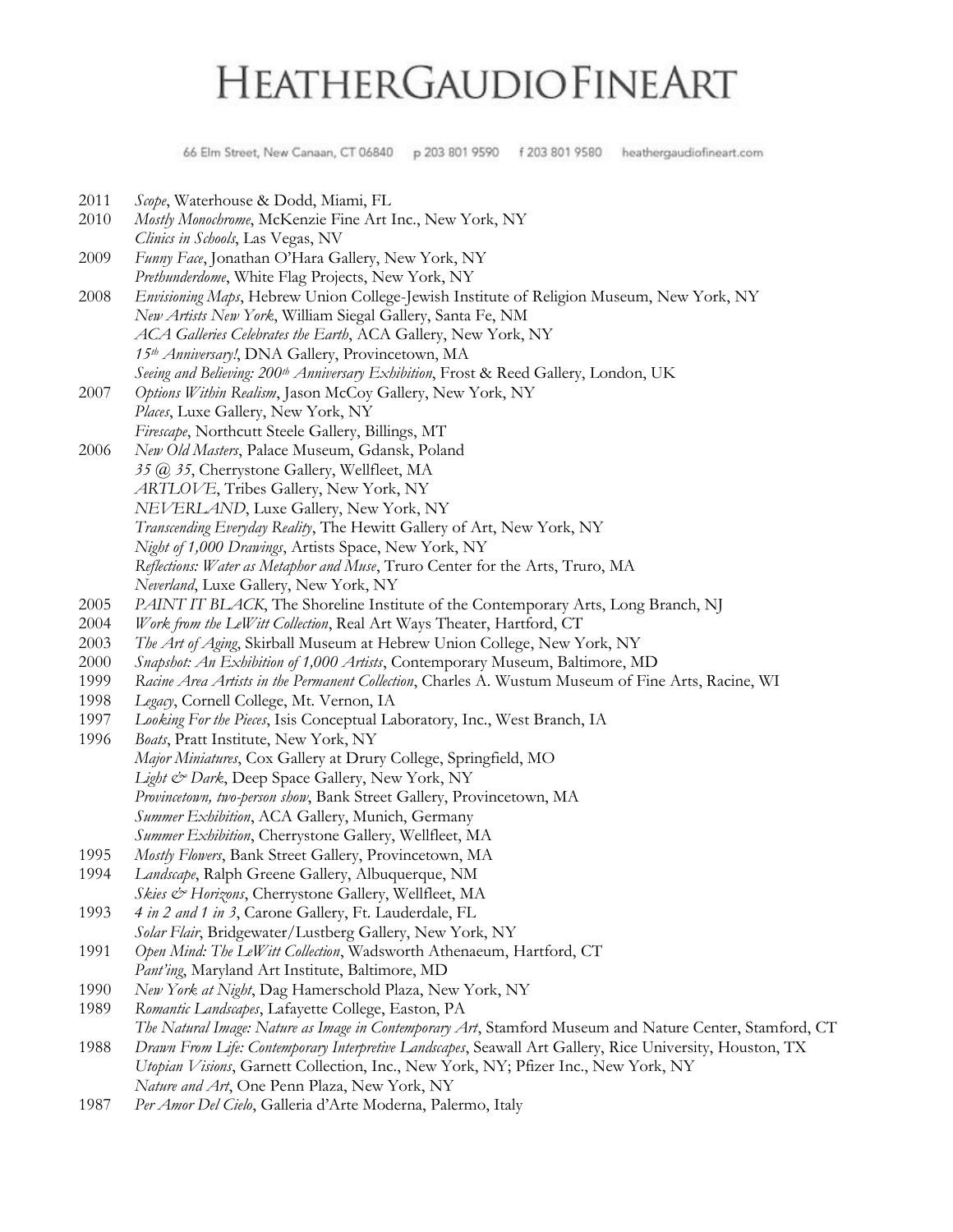66 Elm Street, New Canaan, CT 06840 p 203 801 9590 f 203 801 9580 heathergaudiofineart.com

*Group Show*, Fischbach Gallery, New York, NY

- 1986 *Art on Paper*, Weatherspoon Art Gallery at The University of North Carolina, Greensboro, NC *Grimaldis and Friends*, Grimaldis Gallery, Baltimore, MD *Summer Issue*, Fischbach Gallery, New York, NY
- 1985 *Group Show*, Fischbach Gallery, New York, NY *Group Show*, Bologna Landi Gallery, East Hampton, New York, NY *Newscaps, Land and City/States and Minds*, One Penn Plaza, New York, NY *Clouds and Trees*, Witkin Gallery, New York, NY
- 1983 *Found Objects*, Marisa Del Re Gallery, New York, NY *Group Show*, Betty Parsons Gallery, New York, NY *Women Painters Today*, Rahr-West Museum, Manitowac, WI *Points of View*, College of Mount St. Vincent, Riverdale, NY
- 1982 *Twelve Women Artists*, Newhouse Gallery, Staten Island, NY *The Legacy of Hoyt Sherman*, Colorado Institute of Art, Denver, CO; Ohio State University, Columbus, OH *Cloudworks*, Stewart Neil Gallery, New York, NY *Elaine de Kooning and her Inadvertant Collection*, Elaine Benson Gallery, Bridgehampton, NY
- 1981 *Group Show*, Roy Boyd Gallery, Chicago, IL
- 1980 *Paperworks for the Serious Collector*, Guild Hall Museum, East Hampton, NY
- 1979 *Fine Arts Faculty Exhibition*, College of Mount St. Vincent, Riverdale, NY
- 1978 *Color, small works in color*, Department of Correction on Centre St, New York, NY
- 1977 *Group Show*, Gloria Cortella Gallery, New York, NY
- 1976 *Women Artists*, Bronx Museum, Bronx, NY
- 1973 *Faculty Exhibition*, Hopkins Hall Gallery, Ohio State University, Columbus, OH
- 1971 *Group Show*, Galerie Chat Bernard, Chicago, IL *Group Show*, Martin Gallery, Minneapolis, MN *Group Show*, The Westminster Gallery of Detroit, Detroit, MI
- 1970 *Group Show*, Suzanne Kohn Gallery, St. Paul, MN
- 1969 *Group Show*, Cedar Rapids Art Center, Cedar Rapids, IA
- 1968 *Seven Young Talents from Iowa*, Feigen Gallery, Chicago, IL

#### **SELECTED AWARDS**

- 2001 Lorenzo Magnifico Second Prize in Paintings, Florence Biennale, Florence, Italy
- 2000 Washington Park High School Hall of Fame, Racine, Wisconsin
- 1994 E.D. Foundation Grant
- 1984 Distinguished Alumni Award, The University of Wisconsin, Whitewater, WI
- 1968 Graduate School Assistantship, The University of Iowa, Iowa City, IO

#### **SELECTED COLLECTIONS**

Racine Art Museum, Racine, WI Charles A. Wustum Art Museum, Racine, WI Weatherspoon Art Gallery, The University of North Carolina, Greensboro, NC Metropolitan Life Insurance Company, New York, NY Peek Health Care, Denver, CO Northrop Corporation, Los Angeles, CA Perimeter Press, Inc., Chicago, IL Stephens, Inc., Little Rock, AK The Williams Companies, Tulsa, OK C.I.T. Financial Corporation, Livingston, NJ